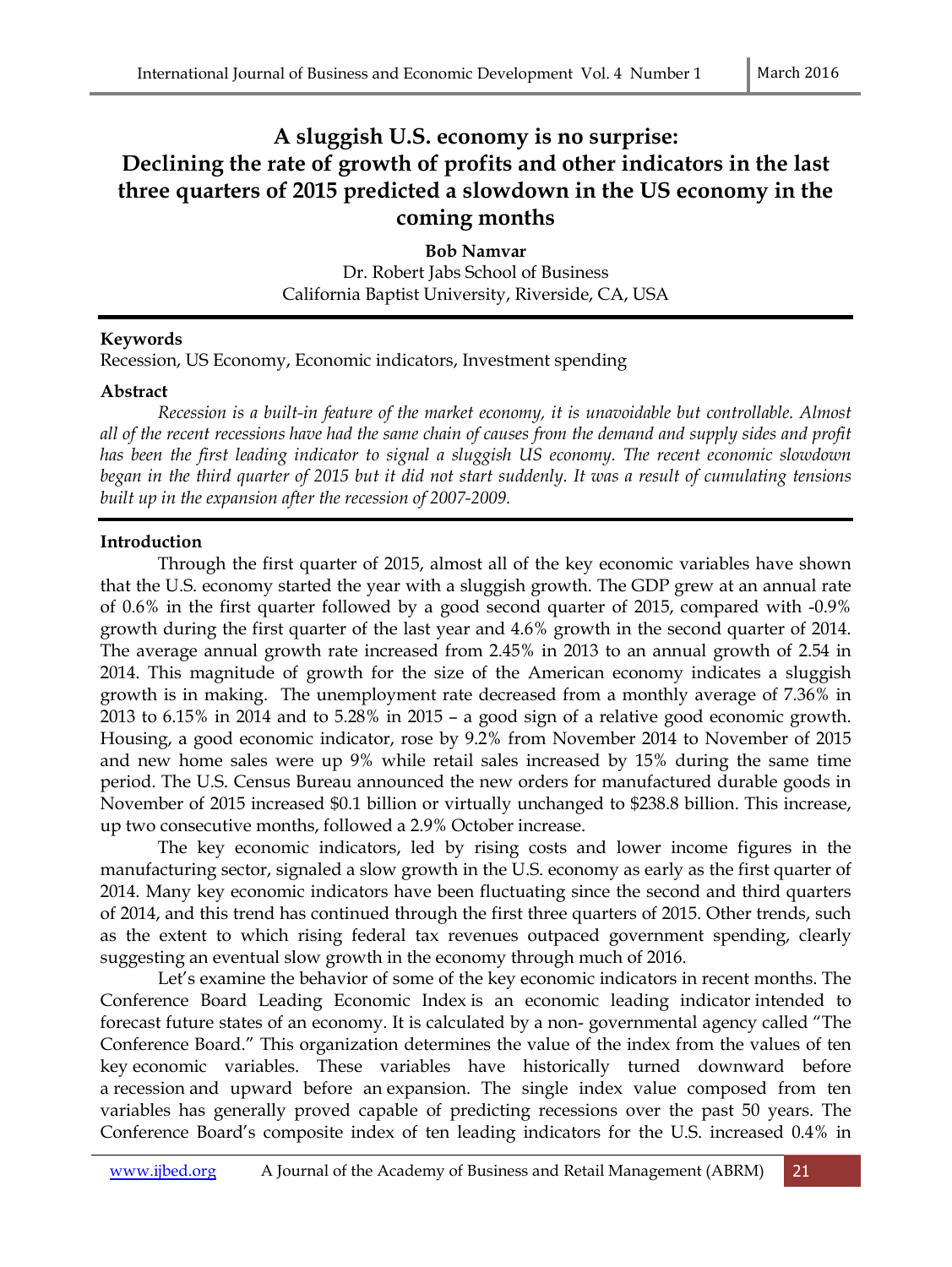November of 2015 to 124.6 (2010 = 100), following a 0.6 percent increase in October, and no change in September of the same year. This indicates that the US economy will not experience a recession in 2016. The data on the Composite Leading Indicator (CLI) contradicts with the Conference Index. This indicator increased to 100.47 in the first quarter of 2014, peaked in July of 2014 at 100.74, but continued to drop to 99.2 in November of 2015. The Consumer Confidence Index (CCI) dropped to 99.44 in the first quarter of 2014 peaked in January 2015 to 101.11, but started to drop in the following months to 100.5 in November of 2015.

During 2014 and 2015, the world economy, particularly some European and the Chinese economies, experienced economic slowdown for an extended period of time. In 2015, the major stock markets in several large countries went through a volatile period of up and down indicating a dominant uncertainty in those countries. Logically, as global economy experiences slow down, the American economy will follow a sluggish growth with a time lag in the coming months. This is because of the strong interdependence of the U.S. economy and the global economy.

The total personal saving can be considered as a good indication of consumer expectation and certainty. Despite a very low interest rate on personal saving, during the last three years personal saving increased by 23.6% while it decreased by 2.6% from 2010 to the first quarter of 2013. This may be a good indication of increasing uncertainty among the U.S. consumers which will lead to a sluggish economic growth in the following months.

The Business Confidence Index (BCI) fell in 2009 to 96, peaked at 101 in 2011 but started to drop in the following years resulting with 99.8 in the third quarter of 2015. Almost all of the above mentioned indicators predict a sluggish economic growth for the U.S. economy in 2016.

Aggregate consumer debt balances started to rise in the first quarter of 2013. It increased in the third quarter of 2015 to the highest level of \$12.07 trillion since then, a \$212 billion increase from the second quarter of 2015. However, overall consumer debt remains 5% below its 2008 peak of \$12.68 trillion and consumer debt as percentage of disposable income peaked at 13.1% in the third quarter of 2007, but continued to drop since then to 10% in the third quarter of 2015. Total credit card debt continues to increase from \$841 billion in 2010 to \$925 in the third quarter of 2015 showing an average yearly increase of 2%. Given that about half of the U.S. households own stock in some form, the recent stock market's turbulent course through the trading day may have created a "reverse wealth effect." As people see their stock portfolios or 401(k) funds fluctuate in value, they realize that they are not as wealthy as they had felt just a few months before. At the end of the second quarter of 2015, for the first time in U.S. history, there was more money invested in the stock market than in saving accounts. Also, for the first time since the inception of the program, 401(k) saving accounts has reached to all-time peak at \$91,300 billion showing an average yearly growth of 6.3% for the last five years. This may be a good indication of a trend of saving more and leading to a slowdown in consumer spending. The spending index increased by 1.8 points at the end of 2015 but it still sits below the current twelve month average index of 105.5. The Chain Store Guide consumer report predicts a cool start to retail and restaurant spending in January 2016 which can be an indication of a sluggish growth in the months ahead. Also, aggregate personal spending grew at a rate of 1.8% during 2015, the slow rate comparing to the previous years after the recession of 2007-2009.

Despite the fact that the Labor Department reports a continuous drop in the claims for unemployment since 2009 and the unemployment rate dropping to a record low of 5% since 2006 as well as inflation fluctuating around 2% during the last three years, consumer spending index indicates a sluggish growth for the last two years. According to the report by the Federal Reserve Bank at Saint Louis the capacity utilization index continued to increase from 67.5% in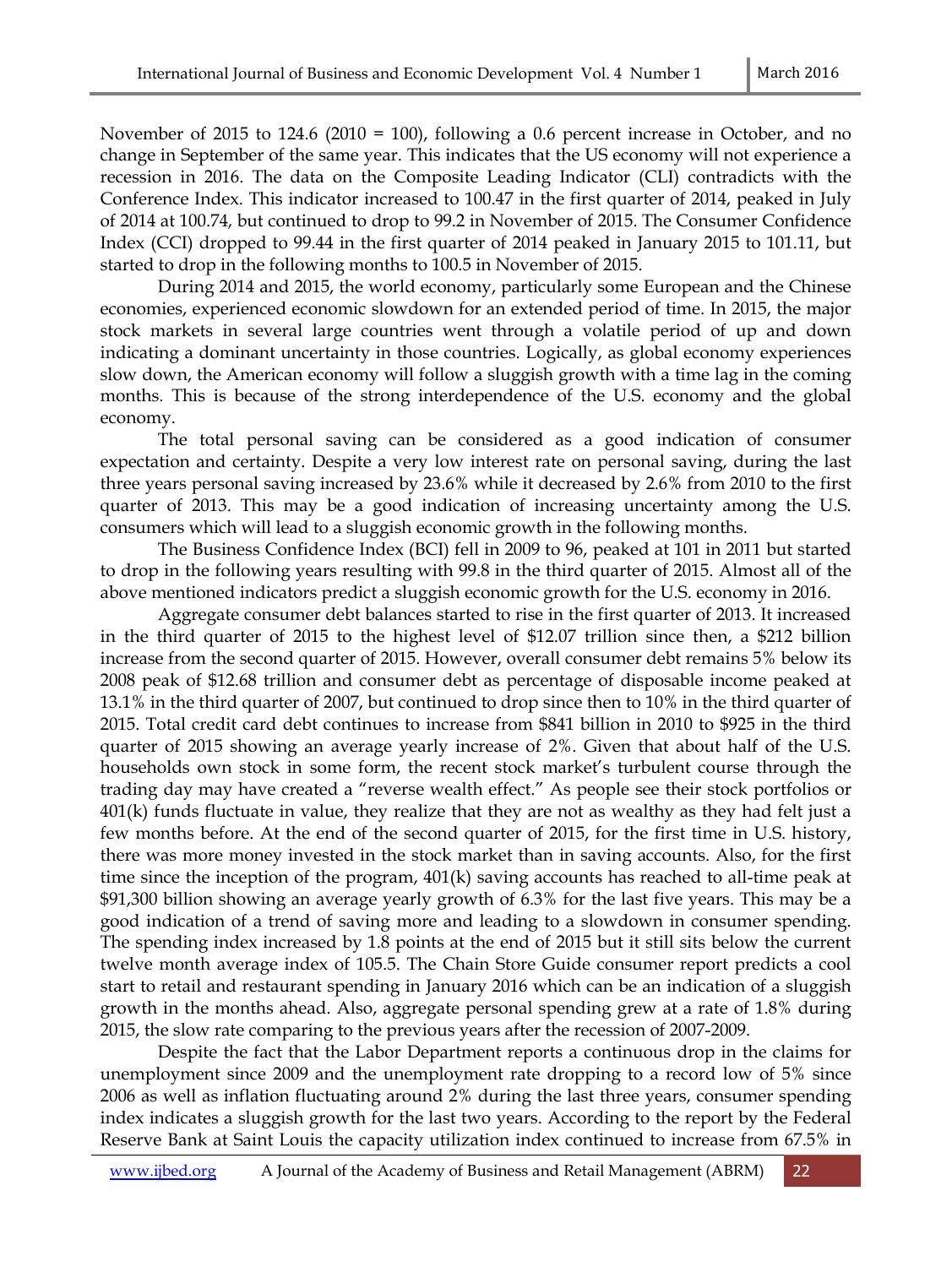2009 to 79% in November of 2014 but has started to drop since the first quarter of 2015 and ended up at 77% in November of 2015. This may be considered as a sign of production slowdown in the future months in 2016.

 Strong corporate profits usually help growth in the US economy, but the recent corporate profit data show contraction. The US companies posted their largest annual decline in third-quarter profits in 2015 since the recession of 2007-2009. As the US dollar gets stronger in terms of other currencies, the global demand for American products and services have been hindering corporations' ability to drive margins like before. A slowdown in U.S. corporate profitability, a return of stock market volatility in the U.S. due to open elections and because of uncertainty about the new administration on fiscal policies, healthcare or regulatory policy and rising geopolitical risks are the main concerns of the investors for 2016. Profits before tax from current production (corporate profits with inventory valuation adjustment and capital consumption adjustment) decreased by \$67.7 billion in the third quarter of 2015, in contrast to an increase of \$141 billion in the second quarter of 2015. Also, this decline in corporate profit is because the investors are now facing a new sense of uncertainty due to ongoing tensions in the Middle East, possibility of terrorist attacks in Europe and in the U.S., and volatility in stock markets in the U.S. and in the world. This can be considered as a signal of sluggish growth in 2016.

Comparing the annual GDP growth of 2.45 in 2013 and 2.51 in 2014 with the growth rate of 2% in 2015 (Q1-Q3) shows a good indication of slowdown in 2016 and a slowdown in consumer demand which will induce layoffs in the future. Also, even with cost cutting measures, companies have continued to report lower profits in 2015 — often below their adjusted projections. This will continue to lead to stock market volatility. The rate of growth of gross private domestic investment dropped to the lowest rate of -0.7% since 2013 (except for the first quarter of 2014). Also, the rate of growth of technology spending on equipment and software was down during the second and third quarters of 2015.

The recent increase in the interest rate by the Federal Reserve, and the potential stimulus of the tax cuts, the U.S. trade imbalance and the ongoing tension in Europe and in the Middle East will continue to impact the growth of the U.S. economy in the coming months. The trade imbalance has increased in the past three years to almost 2% of the GDP and the increasing strength of the U.S. dollar, in terms of other currencies, will slow down the U.S. export in 2016. Comparing the annual rate of growth of the U.S. export for the last three years, it dropped from an annual growth of 5.25% in 2013 to 2.6% in 2014 and to almost 0% in the first three quarters of 2015. At the end of the third quarter 2015, exports increased only by 0.7% annually while import grew at 2.3%. In addition, the Baltic Dry Index which is a measure of cargo shipping rate experienced a sharp decline recently.

At the end of 2015, the Morgan Stanley Business Conditions Index which shows the proprietary Business conditions fell to its lowest level since February 2009. Also, analyst estimate that profits of Standard and Poor's 500 companies in the last quarter of 2015 had their biggest drop from a year ago since 2009.

The Purchasing Managers Index is one of the main economic indicators that Federal Reserve Chairperson and the Board of Governors examine closely to gauge the U.S. economy's health. An index above 50 is an indication of economic expansion and an index below 50 is a sign of possible future economic slowdown. Any index below 42.7 is very a good indication of a likely future recession. The index started to fall from 55.5 in the third quarter of 2014 to 48.6 in one year and declined to 48.2 at the end of 2015, a 13.2% decline in 15 months. This may indicate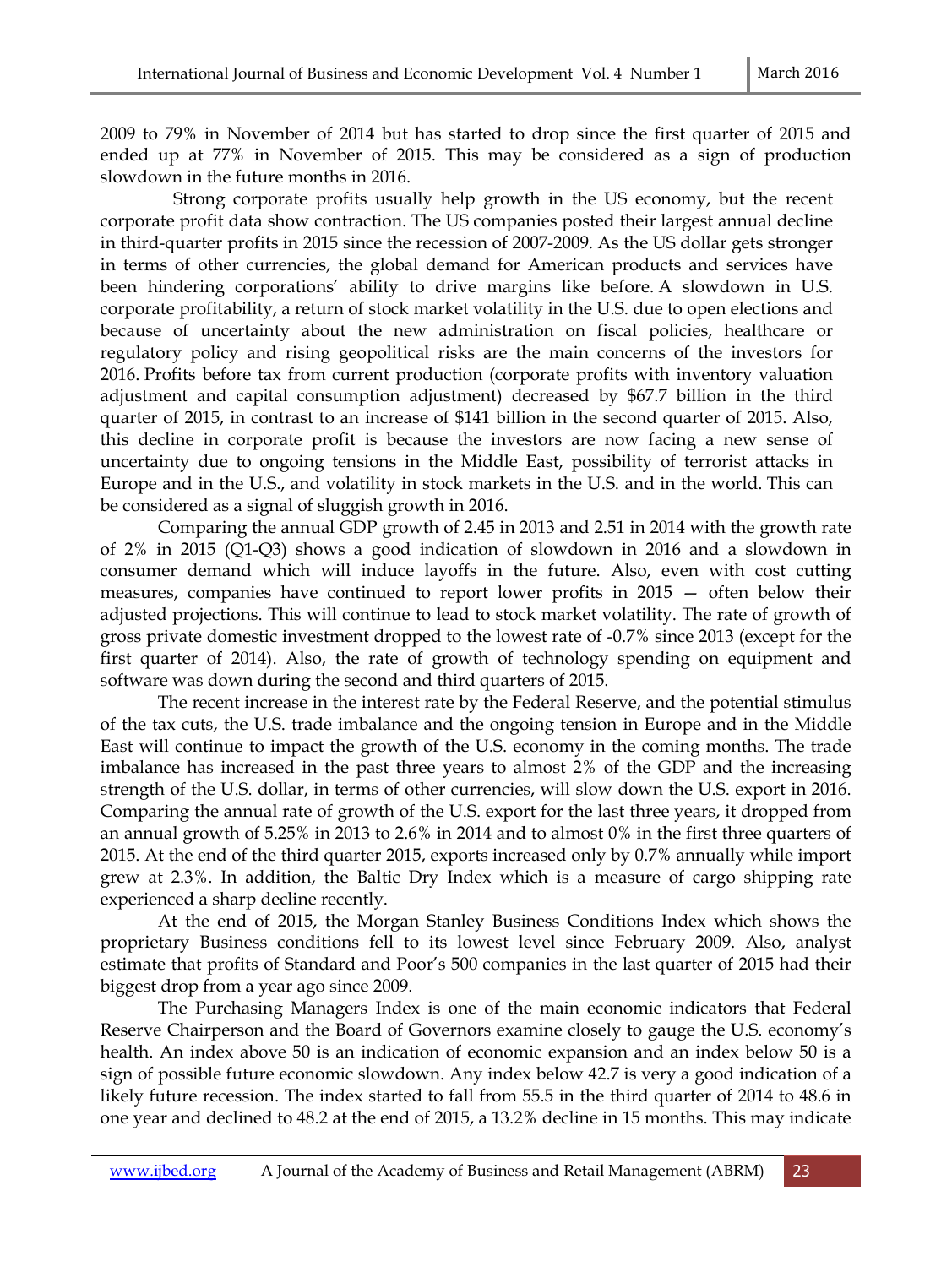that a recession is not in the making, but a good sign of sluggish economic growth in the following months.

 In the following sections, the key economic variables during the most recent economic cycle will be compared with those of the three previous cycles (1991-2007). All data used in this article are in real term, adjusted for seasonality and are in 2009 prices.

## **Investment Spending is a Major Economic Indicator**

In this article, investment spending is referred to as gross investment. This term excludes residential investment. Residential investment has its own cycle that does not coincide with the cycle of the key economic variables.

The growth of the economy is determined by new investment spending. Investment spending has been used as an indicator to show whether the economy is in recession or expansion. Investment is important for two reasons: first, additional investment creates more demand for capital goods in the form of plant, equipment, and inventories – the new demand means more employment that brings more income and stimulates new spending; second, investment is also the key variable in the business cycle because it is the most variable element of aggregate demand.

To show the magnitude of the fluctuations in investment during the business cycle and its correlation with the slowdown of the economy, we compare it with the fluctuations in consumer spending. For example, in the long expansion of 1990's, investment spending rose 254% while consumption spending rose 41.6% and in the recent expansion after the recession of 2007-2009, investment spending rose almost three to four times more than consumption spending. In the contraction phase of the three business cycles of 1991-2009, on average, consumption spending dropped only by 0.6% while investment spending plunged 11% per each cycle. During the recent expansion of 2010-2015, consumption spending rose an annual average of 2.36% while investment spending rose an average annual rate of 7.2%.

In short, although investment is the most variable component of total spending, it is the means of growth of the economy. When it rises, the economy expands; when it falls, an economic contraction results and when it slows down the economy experiences a sluggish growth.

## **What Determines Investment?**

Investment spending is determined by available funds – including profit as well as the expectation of profit. Economists have focused on different factors affecting business expectations and, therefore, expectation of profit. However, most economists believe that profits are the only business of business. Businesses invest in anticipation of making a profit. When actual profits decline, expectations for profit decline and the funds for investment decline. There is a time lag between the expectation in profits and new investment because of the time lag in information, planning, the purchase of large equipment, and the construction of new plants.

Based on the seven expansions from 1970 to 2015, total profits led investment by one or two quarters. The total profit, through its impact on available funds, has had significant impact on investment. The higher the profit, the more progressive investment spending will be. All data and corresponding research indicate that total profits and profit rates do influence investment spending and a positive correlation exists between these two variables. In the average of the three economic expansions of 1970-1973, 1975-1980, and 1980-1991, corporate pretax profits rose 32%. Investors were optimistic, their funds rose along with a 47% increase in their investment. In the long expansion of 1990's, profits rose 88.7% and investment increased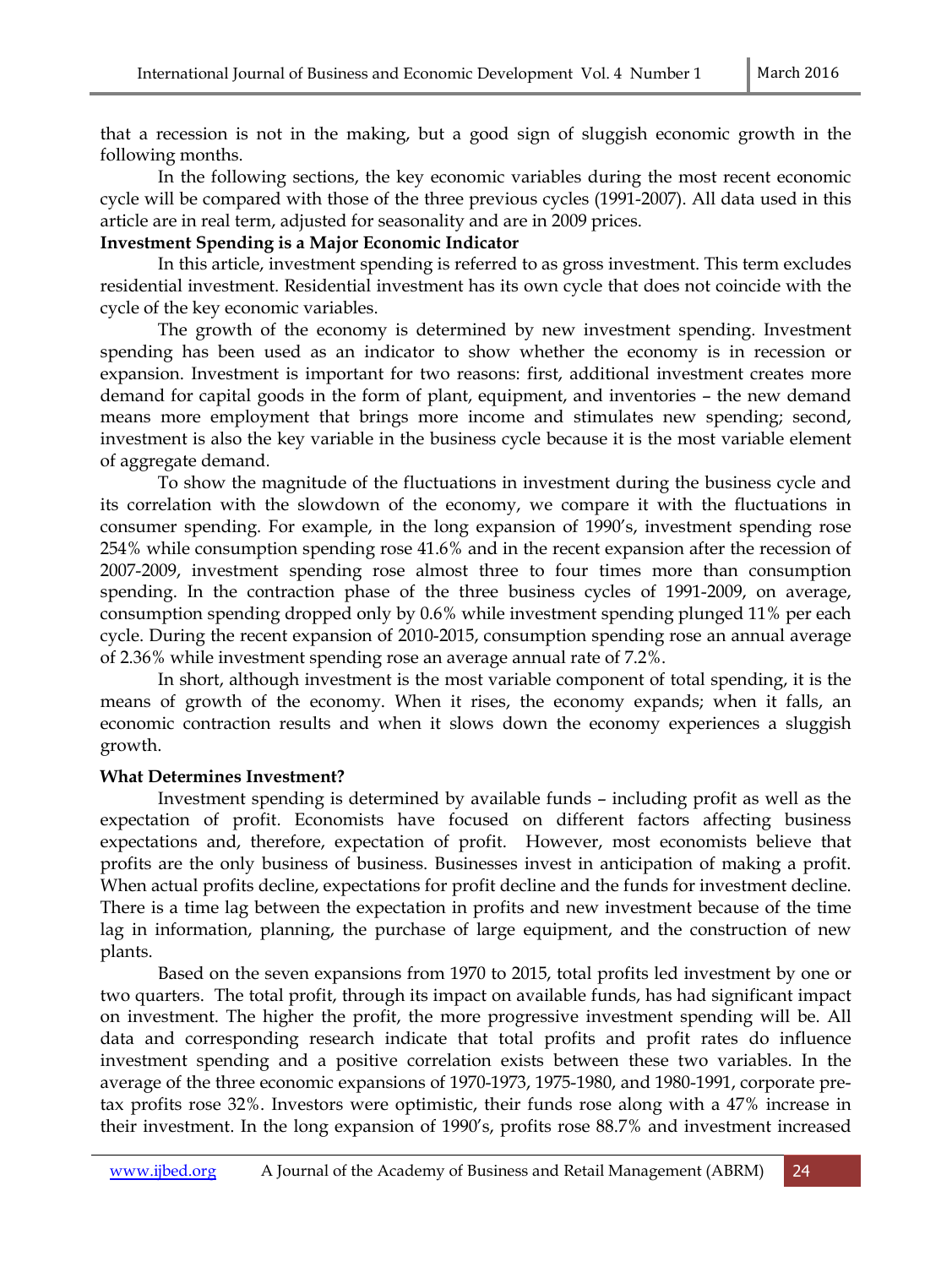by 254%. Investment rose more than profits because of the excessive optimism and speculation of investors. In the average of the three recent expansions of 1992-2000, 2002-2007, and 2010- 2015 corporate profit rose 57.8% while investment increased by 58.6%, a good one to one correlation. In the last seven expansions of 1970-2015, profits first rose very rapidly in the early expansion, then the rate slowed in mid-expansion and eventually declined toward the end of the expansion period. We can conclude that the pattern of changes in profits and investment was the same in all of these economic expansions. Also, the rate of growth of investment spending has been higher than the rate of growth of profit.

## **What Determines Profit?**

Economists have tried to pinpoint the most important factors affecting profits and, consequently, investment spending. Profits are defined as the difference between business revenues and the costs of doing business. Revenues come from four sources of spending. It includes consumer spending on goods and services, investment spending by businesses, government spending, and foreigners spending for U.S. exports. Business costs include all employee compensation (wages, salaries, and benefits), interest payments, costs of raw materials, and taxes. To understand profits further, the behavior of the components of business revenue and cost are examined in the following sections.

## **When Did the U.S. Economy Start to Slow Down?**

Table 1 portrays a window picture of the present economic situation in terms of percentage change in the key economic variables from 2013 to 2015(Q3). The table presents the percentage change of the U.S. GDP, gross domestic spending, the components of gross domestic spending, rate of growth of imports, exports, government spending, national income, and profit before tax for 2013-2015(Q3). The data for 2013 is in annual growth rate and it will be used as a benchmark for the corresponding data in 2014 and 2015.

As shown in Table 1, the annual growth rate of 2.45% for the 2013 GDP indicates a moderate growth for the year. However, despite strong growth of 4.6% in the second and the third quarters of 2014, the fourth quarter growth declined to 2.1% and the first quarter of 2015 declined to 0.6%. During the same time period, the growth of gross domestic spending was higher than the GDP growth for the following reason. The rate of growth of consumption spending has been higher than the GDP growth due to the fact that consumers like to keep the same lifestyle even though their income growth has slowed down. This means that consumption spending is usually adjusted with a time lag. Also, the rate of growth of government spending was about 2% in the last three quarters of 2015.

**Table 1. An overview of the U.S. economy key variables, 2013-2015**  Figures are in percentage at seasonally adjusted annual rate, 2013 (annual), quarterly data for 2014 and 2015 (first three quarters).

|                                                       | 2013 | 2014      |                             |                | 2015 |     |                               |
|-------------------------------------------------------|------|-----------|-----------------------------|----------------|------|-----|-------------------------------|
|                                                       |      | <b>O1</b> | O <sub>2</sub>              | Q <sub>3</sub> | Q4   | Q1  | O <sub>2</sub> O <sub>3</sub> |
| Gross Domestic Product 2.45 -0.9 4.6 4.3              |      |           |                             |                | 0.2  |     | $0.6$ 3.9 2.0                 |
| Consumption spending 3.5 2.9 5.9 4.6 3.7 -0.2 3.6 3.0 |      |           |                             |                |      |     |                               |
| Nonresidential investment 4.3 8.3 4.4 9.0 0.7         |      |           |                             |                |      |     | $1.6$ $4.1$ $2.6$             |
|                                                       |      |           |                             |                | 10.0 |     | 10.1 9.3 8.2                  |
| Exports                                               |      |           | $7.5 \t -6.7 \t 9.8 \t 1.8$ |                | 5.4  |     | $-6.0$ 5.1 0.7                |
| Imports                                               |      |           | $2.43 \t4.7 \t9.9 \t-0.8$   |                | 9.9  | 7.1 | 3.0 2.3                       |

www.ijbed.org A Journal of the Academy of Business and Retail Management (ABRM) 25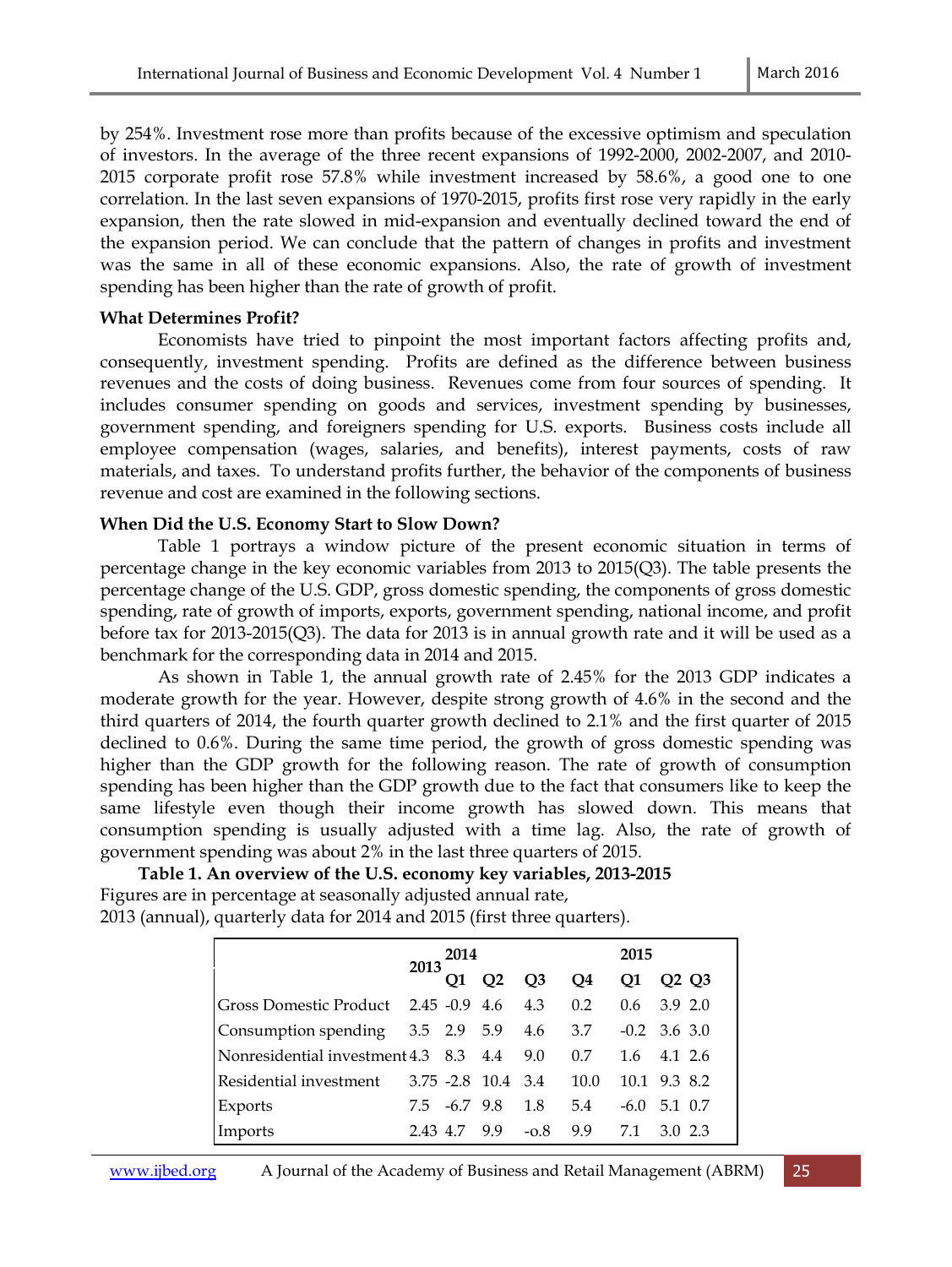| Government expenditures -2.850.0 1.2 1.8 -1.4 -0.1 2.6 1.8 |  |  |  |                                                     |
|------------------------------------------------------------|--|--|--|-----------------------------------------------------|
| National Income                                            |  |  |  | 2.8 1.39 7.37 7.34 2.67 -0.6 4.8 3.17               |
| Profit                                                     |  |  |  | $2.8$ $-8.0$ $7.0$ $3.0$ $-2.0$ $-5.0$ $6.2$ $-2.8$ |

*Source: Bureau of Economic Analysis, Department of Commerce* 

Let's examine the growth rate of the components of gross domestic spending. The rate of growth of consumption spending, which has the highest share in total spending (about 70%), was healthy in 2013 and 2014 up until the first quarter of 2015. It rose slower in the first quarters of 2014 and 2015. One of the main reasons for the consumption spending slowdown has been the performance of the stock market in the recent months and its "reverse wealth effect" on spending. The slowdown will be intensified due to the performance of stock markets in some European countries and China. Increasing the rate of growth of personal saving in the U.S. has indicated that consumer uncertainty has intensified and possibly consumer spending may slow down more in the coming months. This is a good indication of sluggish growth for the U.S. economy in the following remaining months of 2016. Middle East crises and the terrorist potential attacks in different parts of the world are two other reasons for the slowdown in the consumer spending in coming months. Also, the collapsing oil market for several months has resulted in layoffs in this industry and its horizontal and vertical industries as well.

Investment spending was strong in 2013 followed by two very good quarters in 2014. However, investment started to slow down significantly in the last quarter of 2014 and declined in the two quarters of 2015 and end up with a negative growth of -0.7% in the third quarter of 2015. The negative growth of -2.5 and -0.7% reported for the first quarter of 2014 and the third quarter of 2015 quarter respectively were the lowest growth since the recession of 2007-2009. As mentioned earlier, the data on investment excludes the residential investment category. The corresponding data on residential investment verifies that this variable tends to have its own cycle and its fluctuation does not coincide with that of other economic indicators. For example, residential growth changed from negative growth in the fourth quarter of 2013 and first quarter of 2014 to positive growth in the last 3 quarters of 2014 and first three quarters of 2015.

## **Exports and Imports**

In terms of exports, economic theories indicate that U.S. exports depend strongly on the economic condition of the rest of the world and the strength of the dollar. The weakness in the economies of other countries motivated the world's investors to invest in the US in search of higher returns, buying dollars has made dollar stronger every year since 2013. The data on exports reinforces the pro-cycle behavior of exports and its positive correlation with the performance of the U.S. economy. As shown in Table 1, exports grew more than an average quarter of 7.5% in 2013, declined to 2.6% in 2014, and dropped to an average growth rate of - .06% in 2015. This is an indication of a slowdown in American exports to other countries during the last two years. They declined from the first quarter of 2014 and continued to plunge throughout 2015. A comparison of the trends of the rates of growth of exports, the U.S. GDP, and national income shows that these variables have been moving in the same direction in 2014 and 2015, which is an indication of a close correlation. We can conclude that the economic condition of the rest of the world has been closely related to the performance of the U.S. economy. Any slowdown in the U.S. economy will be reflected globally and eventually reduce foreign demand for U.S. products. Considering this correlation and examining recent trends in key domestic and international economic variables indicates that the recession of 2007-2009 of the U.S. economy led to a global recession.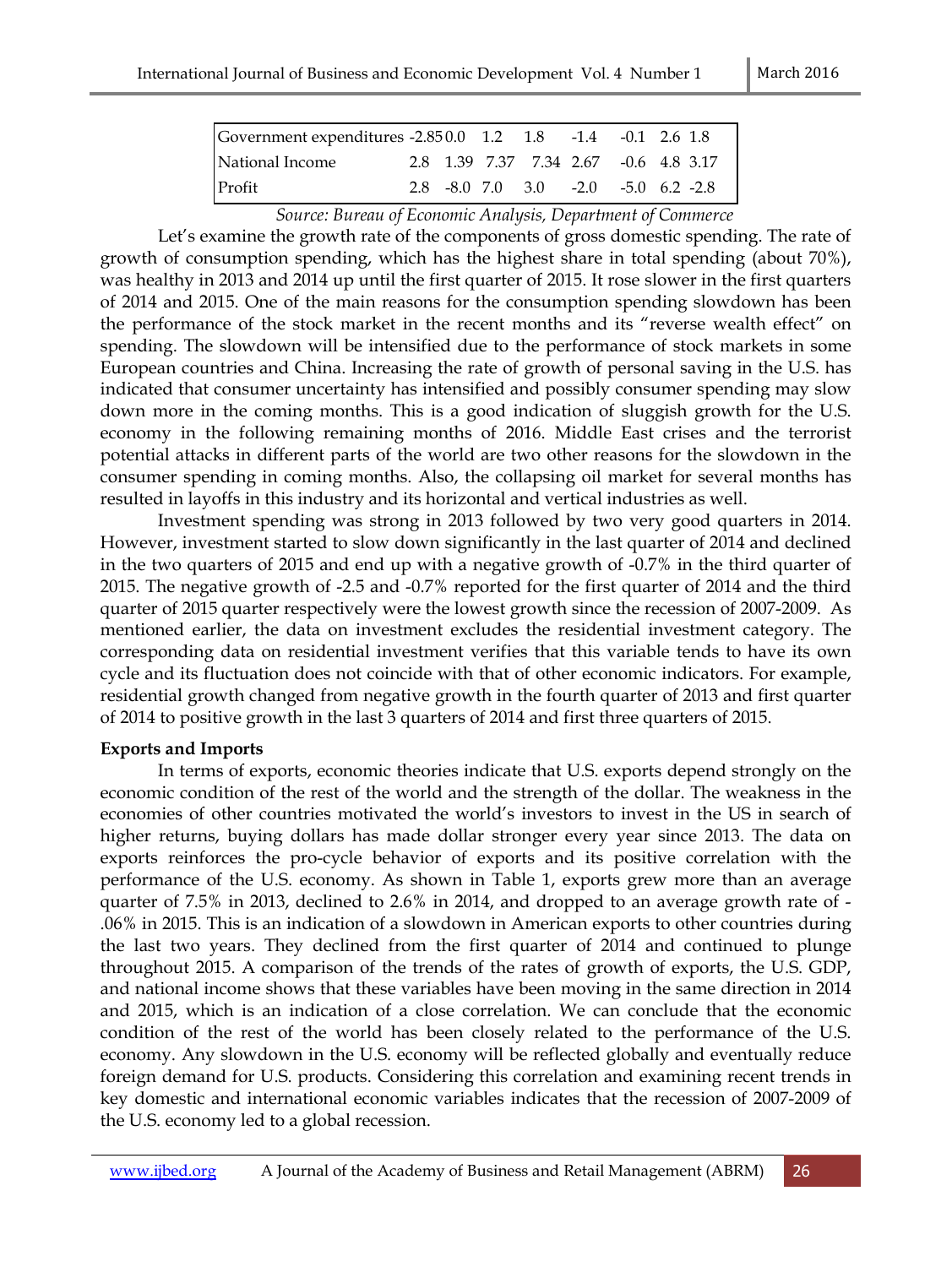The rate of growth of both imports and national income show the same trends during the last seven quarters – confirming the economic theory that imports are a function of national income. National income growth started to slow down in the first quarter of 2015, and has continued this trend in subsequent quarters. The same movement has been reported for imports. Thus, the rate of growth of imports has coincided with the rate of growth of national income despite the fact that the dollar has been stronger than before. Knowing that the U.S. economy has had the highest share in the world GDP, the highest per capita income, and the highest level of exports and imports for decades, it reinforces the conclusion that the recession of the U.S. economy has reflected in the economy of the rest of the world and has led to global recession. The reverse correlation may be quite possible. A slowdown in the economies of other countries will impact the global demand for American product and slowdown the US economy.

#### **Cost of Doing Business**

Table 2 shows the rate of growth of some key cost variables from 2013 to 2015 (Q3). The data for 2013 can be used as a benchmark to compare with the corresponding data in 2014 and 2015. The rate of change of the major cost variables (taxes, Federal Funds rate, price of raw material, and employee compensation for 2013-2015) is presented in the table.

In terms of the components of the cost category, changes in the interest payment cost on the loans are reflected by the changes in the Federal Funds Rate. Data on the FFR reflect several minor interest rate increases implemented by the Federal Reserve. Also, as shown in Table 2, the slow growth of tax collection and the relative slow growth rate of employee compensation compared with rate of growth of national income for the last seven quarters could be considered signs of the U.S. economic slowdown in 2016.

As the economy started to slow in the third quarter of 2015, the rate of growth of profits will drop, investment spending will slow down, and manufacturers will slow down their production and lay off more employees. As a result of the slowdown in production, the growth rates of tax collections and employee compensation (in the form of wage and salary raises and benefits) will decline.

According to Table 2, the producer price index shows negative growth in the first three quarters of 2015 indicating a large surplus in the raw materials market due to contraction in the manufacturing sector of the economy. The newly created surplus in the raw materials market is the main reason for the deflation of non-labor inputs. Growth in productivity may have had an impact too.

#### **Table 2. Cost economic indicators in the U.S. economy, 2013-2015**

Figures are in percentage at seasonally adjusted annual rate, 2013 (annual), quarterly data for 2014 and 2015 (first three quarters).

|                                | 2013  | 2014    |                |              |     | 2015                  |         |
|--------------------------------|-------|---------|----------------|--------------|-----|-----------------------|---------|
|                                |       | O1      | O <sub>2</sub> | O3           | Q4  | Q1 Q2 Q3              |         |
| Taxes                          | 6     | $-0.5$  | $1.5 \quad 1$  |              | 0.4 | 1.3 2                 | 0.8     |
| Federal Funds Rate             | -43.7 | $-22.2$ | 22.2           | $0 \quad 11$ |     | 10 18.2 0             |         |
| Producer price index 1.13 -2.6 |       |         | $-4$ 8.7 6     |              |     | $-4$ $-10.52.15$      |         |
| Employee Compensation 2.7 1.54 |       |         | $0.8\,$        |              |     | 1.3 1.46 0.7 1.35 1.3 |         |
| Capacity Utilization 0.65 0.65 |       |         | 0.9            |              |     | $0.4$ $0.65$ $-0.5-1$ | $-0.65$ |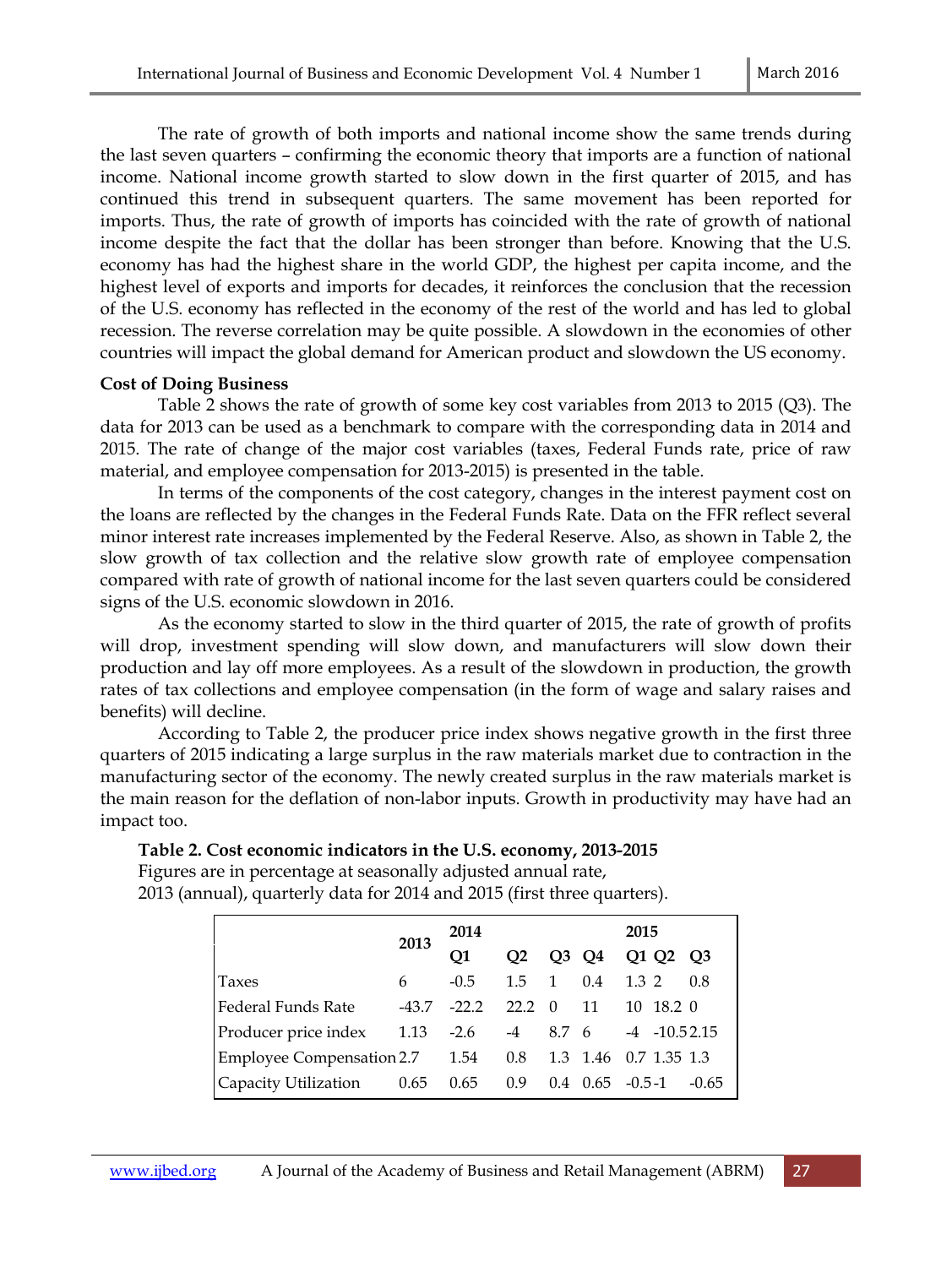## *Source: Bureau of Economic Analysis, Department of Commerce*

In short, most of the key spending and cost variables indicate that the U.S. economy started to slow down in the second part of 2015 and will continue to decline throughout 2016. The present economic situation did not start suddenly. The slowdown has been intensified due to other factors such as the recent slowdown in the economies of several European countries and China – China being the second largest economy in the world. The main questions are how did we get to this situation and what were the main contributing factors. The following section is an attempt to answer these questions.

## **An Analysis of the Most Recent Expansion**

How did the U.S. economy get to this point? To answer this question, we need to examine the behavior of the main economic variables and analyze the trends of these key indicators during the expansion of the 2010-2014.

Total profit is defined as the difference between total revenue and total cost. In the following parts, the behavior of the components of total spending and total cost will be examined for the 2010-2014 expansion. Then, we can conclude how the economy got to the present economic slowdown. Table 3 summarizes the percentage changes in revenue and cost categories for this expansion.

## **Revenue and Spending**

During the 2010-2014 expansion, consumption spending rose 14% while national income rose 18.3%. This means that the share of consumption in national income decreased by 4.3%. Since consumption spending is the largest component of aggregate spending, a reduction of 4.3% in consumption spending was a multi-billion dollar slowdown in the U.S. economy. In addition, over time, this reduction will become worse through the reverse spending multiplier effect and will cause the economy to continue to slow down. However, this expansion was different from other expansions with respect to consumer demand. First, this expansion followed a great recession of 2007-2009 and was marked by a sharp rise in the stock market. Given that about half of U.S. households own stock in some form, the "wealth effect" was one of the main reasons motivating consumers to spend more money in the early phase of the expansion. Second, consumers with low income, especially, were forced deeper into debt to maintain their existing lifestyles. Therefore, the amount of debt by consumers per dollar of income rose rapidly. At the end of 2015, the "reverse wealth effect" generated by the weakening stock market, will lead to a slowdown in spending in the coming months.

## **Table 3. Percentage growth in revenue and cost in the U.S. Economy**

From the first quarter of 2010 to the fourth quarter of 2014. Figures are seasonally adjusted.

| Category                  | <b>Revenues</b> | % Growth 2010Q1-2014Q4 |
|---------------------------|-----------------|------------------------|
| <b>GDP</b>                |                 | 16                     |
| Consumption expenditures  |                 | 14                     |
| Nonresidential investment |                 | 49                     |
| Exports                   |                 | 7.3                    |
| Imports                   |                 | 23.7                   |
| Government expenditures   |                 | 2.3                    |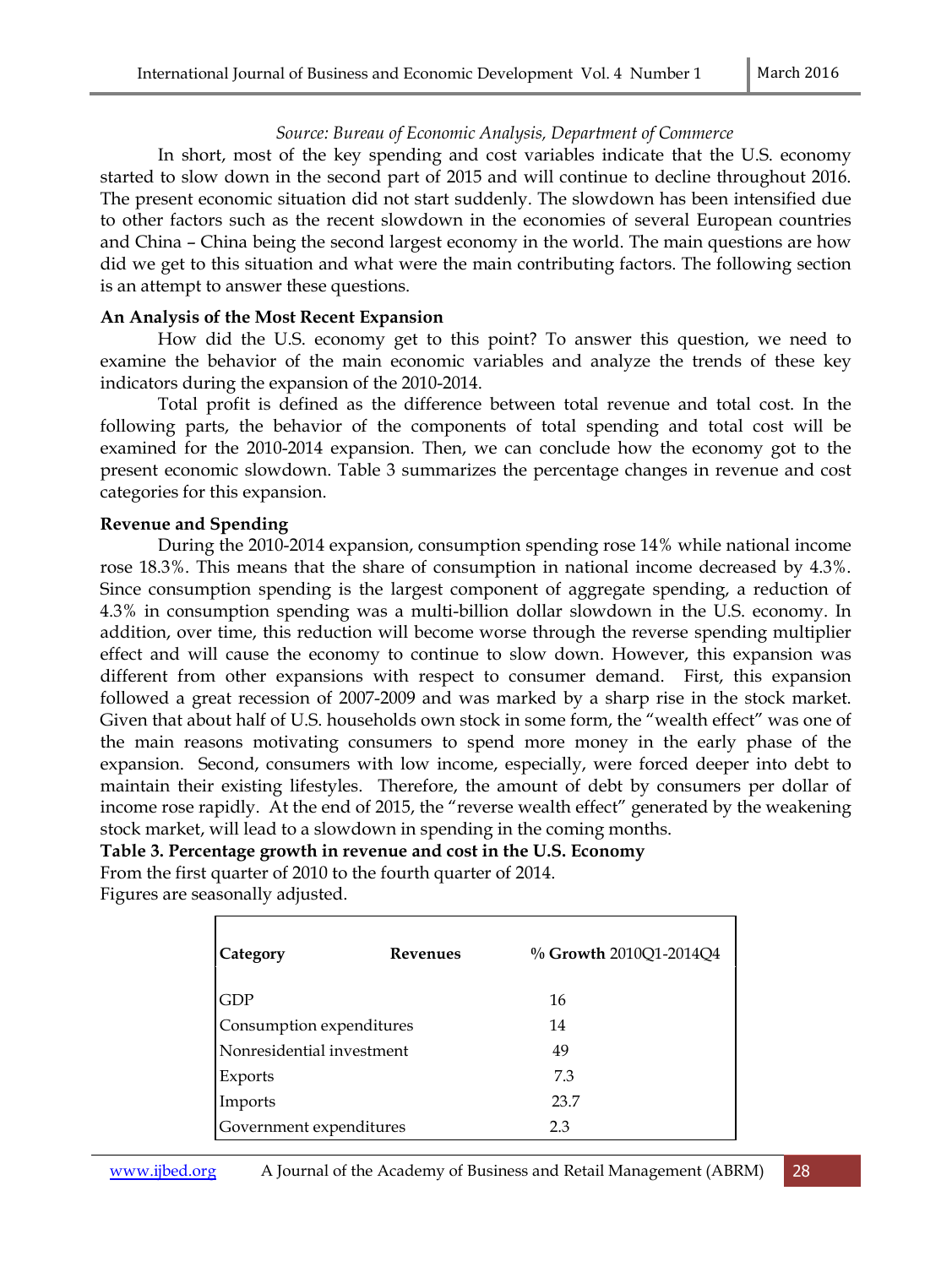| <b>Costs</b>                |        |
|-----------------------------|--------|
| Taxes                       | 26     |
| Federal Funds Rate          | 118    |
| <b>Producer Price Index</b> | 11.35  |
| Employee Comp as % of GDP   | $-0.5$ |
| National Income             | 18.3   |

*Sources: http://www.stls.frb.org/fred/data/gdp/nicur, http://www.stls.frb. org/freed/data/irates/mprime, http://www.stls.frb.org/data/business/compmfb.*

As shown in Table 3, investment spending grew at the rate of 49% in terms of gross investment from the first quarter of 2010 to the fourth quarter of 2014. There were two main reasons for this: first, the rate of growth for profit was 20.1 during this period, which was a good growth rates in the U.S. economy; second, investment increased far beyond profit growth due to a unique speculative environment fueled by confidence in emerging information technologies. Another contributing factor was the optimism of some experts who thought that the 2010-2015 expansion has been strong and consequently, investors and consumers have been optimistic.

As shown in Table 3, in the expansion of the 2010-2015, government spending rose by only 2.3 while taxes rose 26% even though tax rates did not increase. This indicates that government revenues rose faster than expenditures and, therefore, the deficit declined. This slowed down the potential demand for consumer goods and services as well as plants and equipment.

On the supply side, the cost of doing business includes interest payments, wages and other compensation, and the cost of raw materials. In the 2010-2014 expansion, the Federal Funds Rate rates rose 118%, showing a change from 0.1 to 0.24%. The higher interest payments increased costs of production and cut into profits. Higher interest rates also increased the costs of consumer debt. Also, the Fed officials forecasted that the Federal Funds Rate will increase to 1.5 percent by the end of 2016 indicating that the interest costs of doing business will be much higher in the coming months.

During the same period, as shown in Table 3, the Producer Price index rose 11.35%. The rising cost of raw materials may have been a problem for profits, depending on the behavior of final prices. During this expansion, tax collections increased 26% while employee compensation decreased by -0.5. A comparison of these rates indicates why the demand side of the economy will slow down in the coming months. On the supply side, costs rose more rapidly than national income at the end of the 2010-2014 expansion which will contribute to lower profits, lower investment, and economic slowdown beginning in the first quarter of 2016. In this expansion, exports rose 7.3% while imports increased by 23.7% resulting in a trade deficit of \$105 billion. More money leaked out of the economy than was injected into it. This deterred business activity and limited demand for domestic products.

## **Conclusion**

Although the market economy is the most efficient and productive system in the world, it generates the business cycle as a negative side effect. The economic fluctuation is a built-in feature of this system. This is unavoidable, but it is controllable to some extent. During the last several decades, almost all of the business cycles have had the same chain of causes from the demand and supply sides in expansion and contraction phases.

Despite many changes in the new economy such as technological advancement, communication enhancement, and the globalization of businesses, the same sequence of events